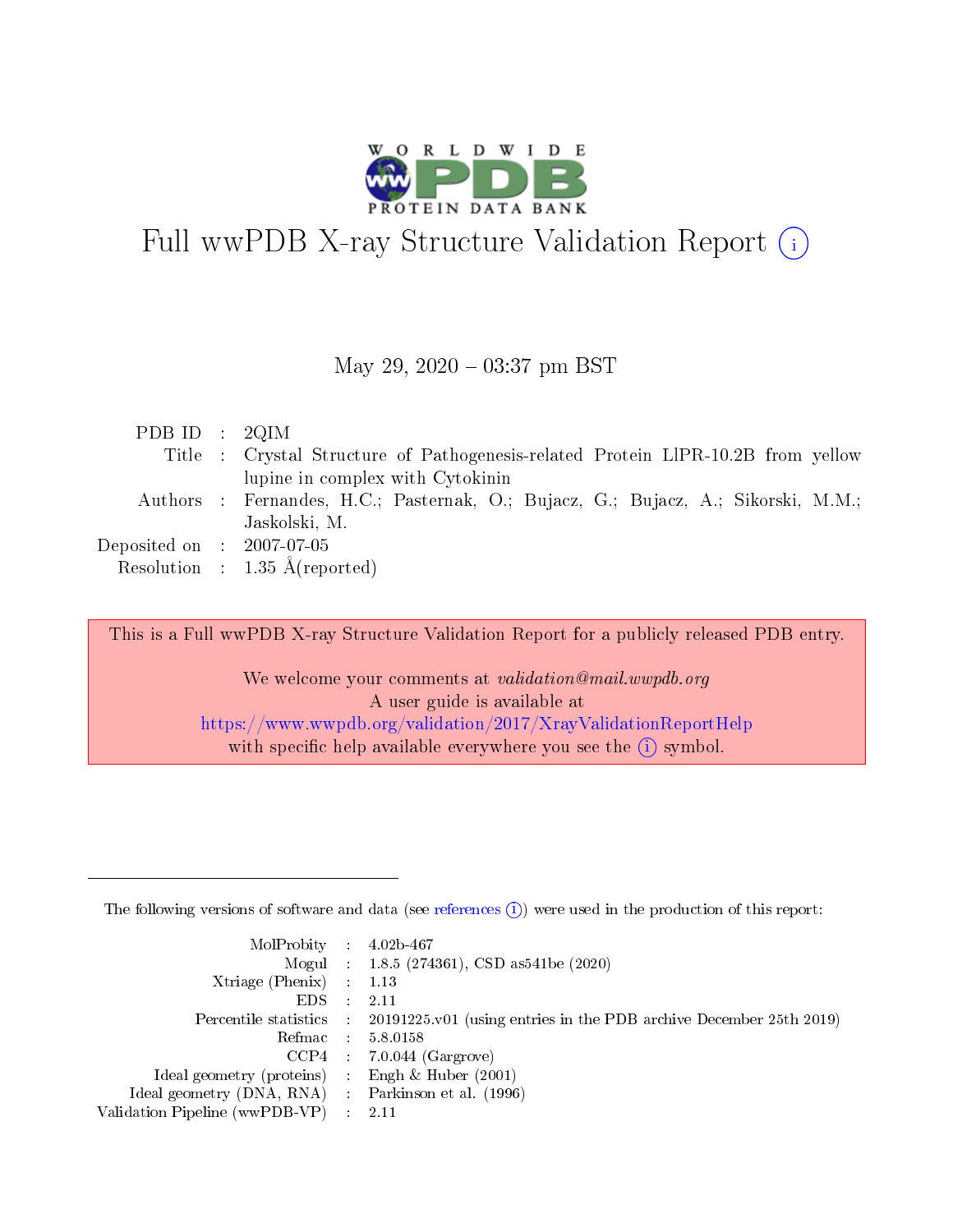# 1 [O](https://www.wwpdb.org/validation/2017/XrayValidationReportHelp#overall_quality)verall quality at a glance  $(i)$

The following experimental techniques were used to determine the structure: X-RAY DIFFRACTION

The reported resolution of this entry is 1.35 Å.

Percentile scores (ranging between 0-100) for global validation metrics of the entry are shown in the following graphic. The table shows the number of entries on which the scores are based.



| Metric                | Whole archive<br>$(\#\text{Entries})$ | Similar resolution<br>$(\#\text{Entries},\,\text{resolution}\,\,\text{range}(\textup{\AA}))$ |
|-----------------------|---------------------------------------|----------------------------------------------------------------------------------------------|
| $R_{free}$            | 130704                                | $1509(1.38-1.34)$                                                                            |
| Clashscore            | 141614                                | $1551(1.38-1.34)$                                                                            |
| Ramachandran outliers | 138981                                | $1530(1.38-1.34)$                                                                            |
| Sidechain outliers    | 138945                                | $1530(1.38-1.34)$                                                                            |
| RSRZ outliers         | 127900                                | $1487(1.38-1.34)$                                                                            |

The table below summarises the geometric issues observed across the polymeric chains and their fit to the electron density. The red, orange, yellow and green segments on the lower bar indicate the fraction of residues that contain outliers for  $>=3, 2, 1$  and 0 types of geometric quality criteria respectively. A grey segment represents the fraction of residues that are not modelled. The numeric value for each fraction is indicated below the corresponding segment, with a dot representing fractions  $\epsilon=5\%$  The upper red bar (where present) indicates the fraction of residues that have poor fit to the electron density. The numeric value is given above the bar.

| Mol       | $\gamma$ hain | Length | Quality of chain |    |                  |
|-----------|---------------|--------|------------------|----|------------------|
|           |               |        | 13%              |    |                  |
| <u>д.</u> | . .           | 158    | 89%              | 9% | $\bullet\bullet$ |

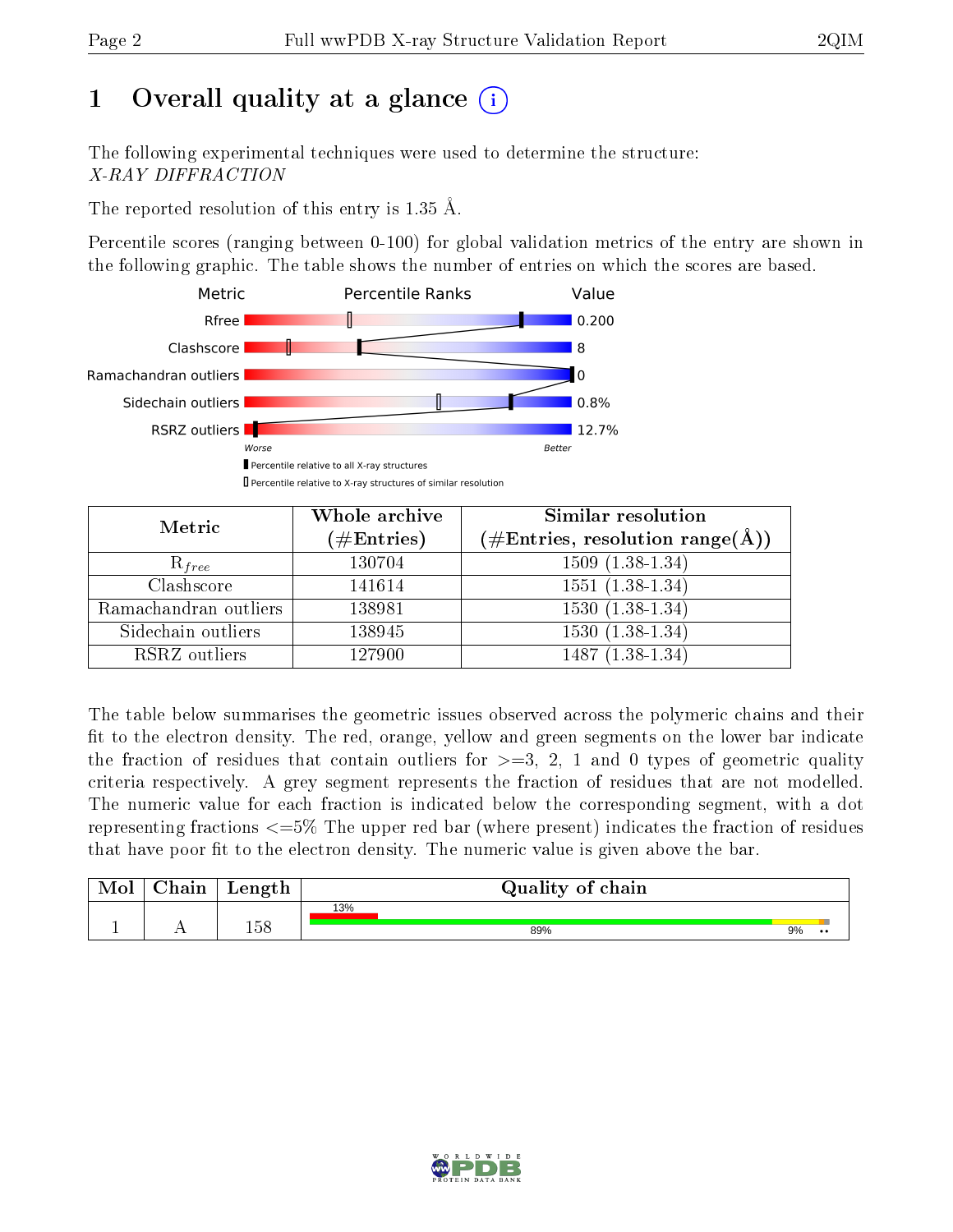# 2 Entry composition (i)

There are 5 unique types of molecules in this entry. The entry contains 1515 atoms, of which 0 are hydrogens and 0 are deuteriums.

In the tables below, the ZeroOcc column contains the number of atoms modelled with zero occupancy, the AltConf column contains the number of residues with at least one atom in alternate conformation and the Trace column contains the number of residues modelled with at most 2 atoms.

• Molecule 1 is a protein called PR10.2B.

| Mol | Chain   Residues |               | $\rm{Atoms}$ |     |     | ZeroOcc   AltConf   Trace |  |
|-----|------------------|---------------|--------------|-----|-----|---------------------------|--|
|     | 1 にワ             | Total<br>1911 | 776          | 188 | 247 |                           |  |
|     |                  |               |              |     |     |                           |  |

Molecule 2 is CALCIUM ION (three-letter code: CA) (formula: Ca).

|  | Mol   Chain   Residues | Atoms    |  | ZeroOcc   AltConf |  |
|--|------------------------|----------|--|-------------------|--|
|  |                        | Total Ca |  |                   |  |

 Molecule 3 is (2E)-2-methyl-4-(9H-purin-6-ylamino)but-2-en-1-ol (three-letter code: ZEA) (formula:  $C_{10}H_{13}N_5O$ ).



|  | Mol   Chain   Residues | $\boldsymbol{\mathrm{Atoms}}$ |  |          |  | ZeroOcc   AltConf |  |
|--|------------------------|-------------------------------|--|----------|--|-------------------|--|
|  |                        | Total C N O                   |  |          |  |                   |  |
|  |                        | $16 \t10 \t5 \t1$             |  |          |  |                   |  |
|  |                        | Total C N O                   |  |          |  |                   |  |
|  |                        | 16 -                          |  | $10 - 5$ |  |                   |  |

 $Continued$  on next page...

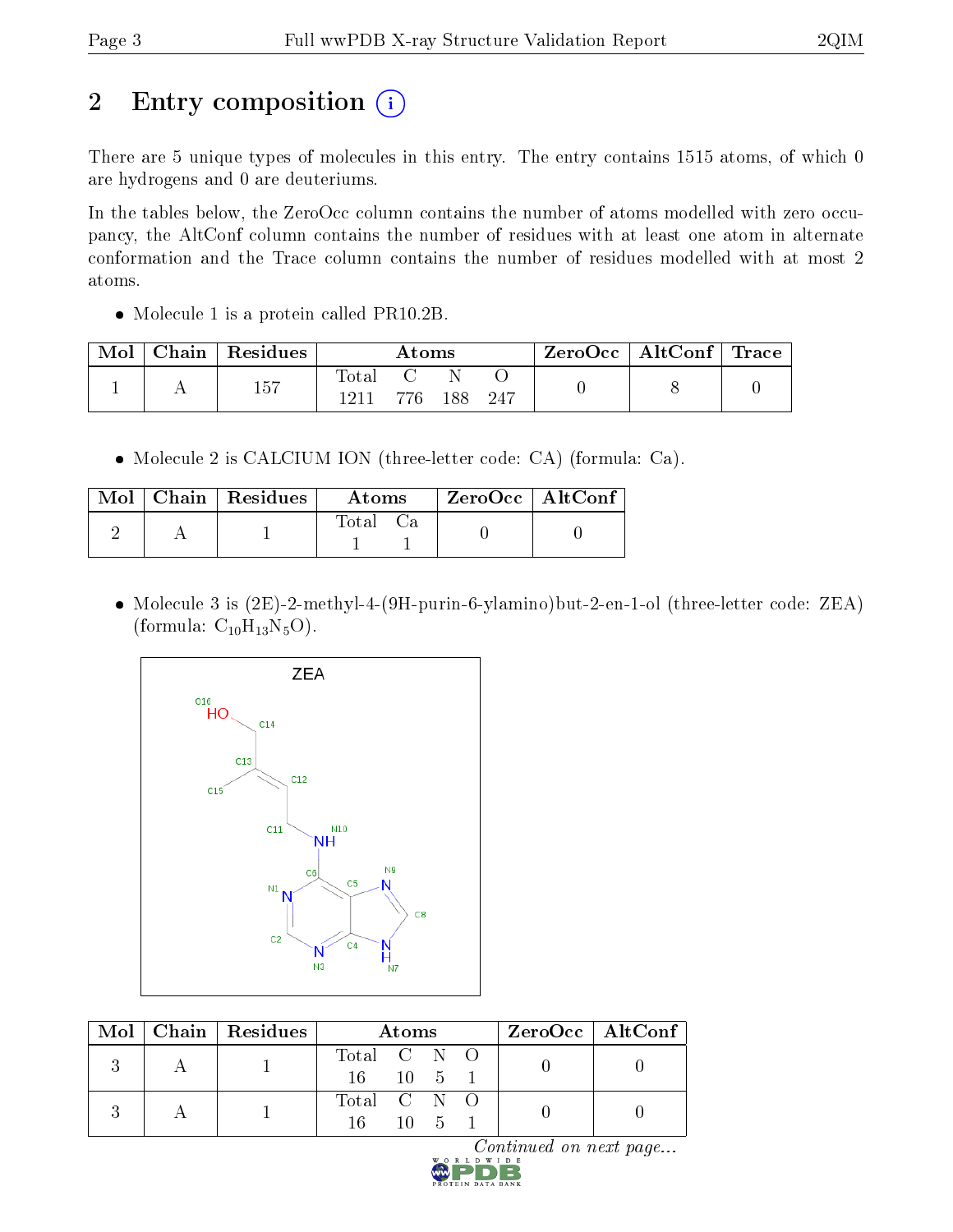Continued from previous page...

|  | $\text{Mol}$   Chain   Residues | Atoms                  |          |  |  | ZeroOcc   AltConf |
|--|---------------------------------|------------------------|----------|--|--|-------------------|
|  |                                 | Total C N O<br>16 10 5 |          |  |  |                   |
|  |                                 | Total C N O<br>16.     | $10 - 5$ |  |  |                   |

• Molecule 4 is GLYCEROL (three-letter code: GOL) (formula:  $C_3H_8O_3$ ).



|  | $\parallel$ Mol $\parallel$ Chain $\parallel$ Residues $\perp$ | Atoms   |  |  | $ZeroOcc \mid AltConf \mid$ |  |
|--|----------------------------------------------------------------|---------|--|--|-----------------------------|--|
|  |                                                                | Total C |  |  |                             |  |

Molecule 5 is water.

| Mol | Chain   Residues | Atoms               | $\mid$ ZeroOcc $\mid$ AltConf $\mid$ |  |
|-----|------------------|---------------------|--------------------------------------|--|
|     | 233              | Total<br>233<br>233 |                                      |  |

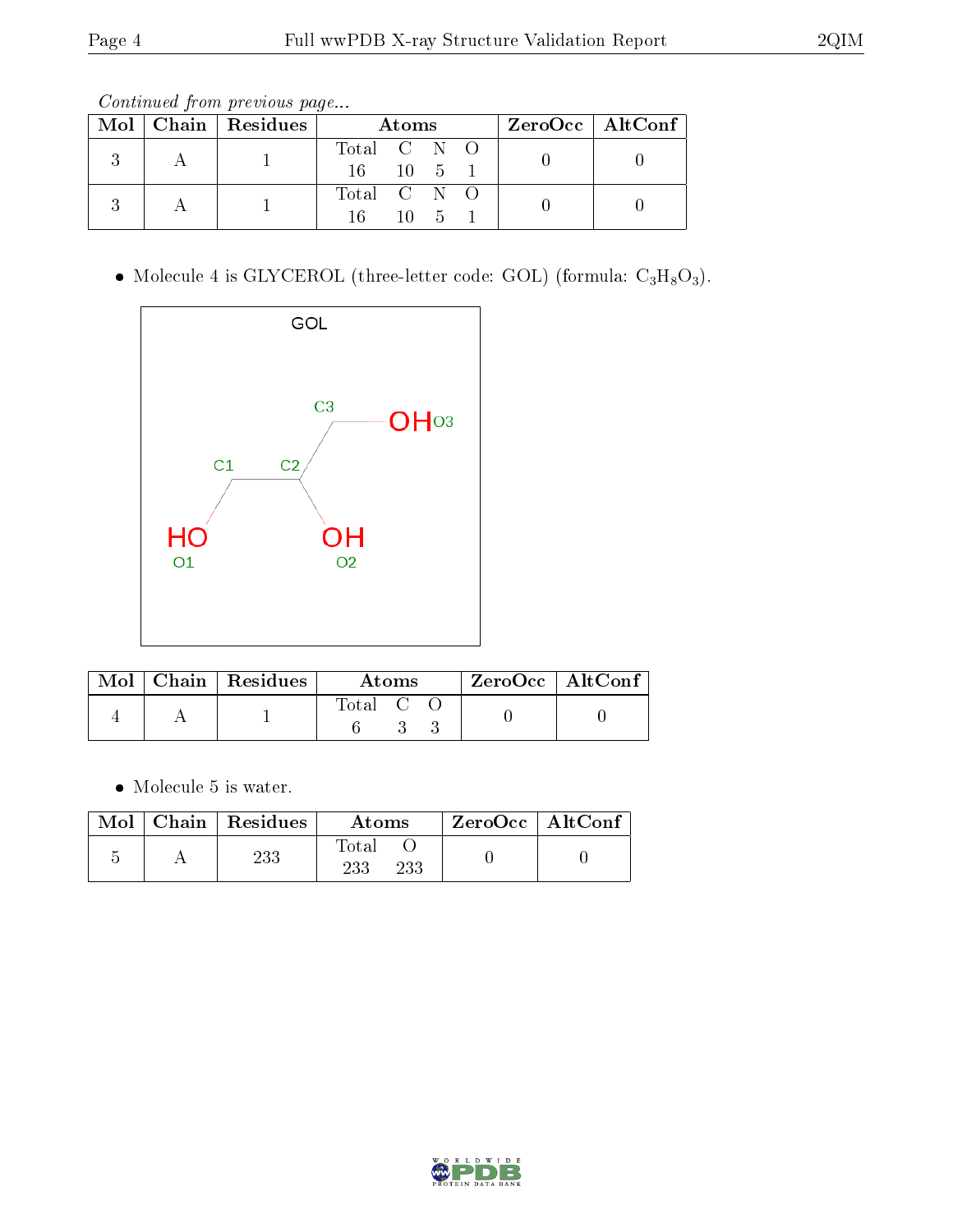## 3 Residue-property plots  $(i)$

These plots are drawn for all protein, RNA and DNA chains in the entry. The first graphic for a chain summarises the proportions of the various outlier classes displayed in the second graphic. The second graphic shows the sequence view annotated by issues in geometry and electron density. Residues are color-coded according to the number of geometric quality criteria for which they contain at least one outlier: green  $= 0$ , yellow  $= 1$ , orange  $= 2$  and red  $= 3$  or more. A red dot above a residue indicates a poor fit to the electron density (RSRZ  $> 2$ ). Stretches of 2 or more consecutive residues without any outlier are shown as a green connector. Residues present in the sample, but not in the model, are shown in grey.



• Molecule 1: PR10.2B

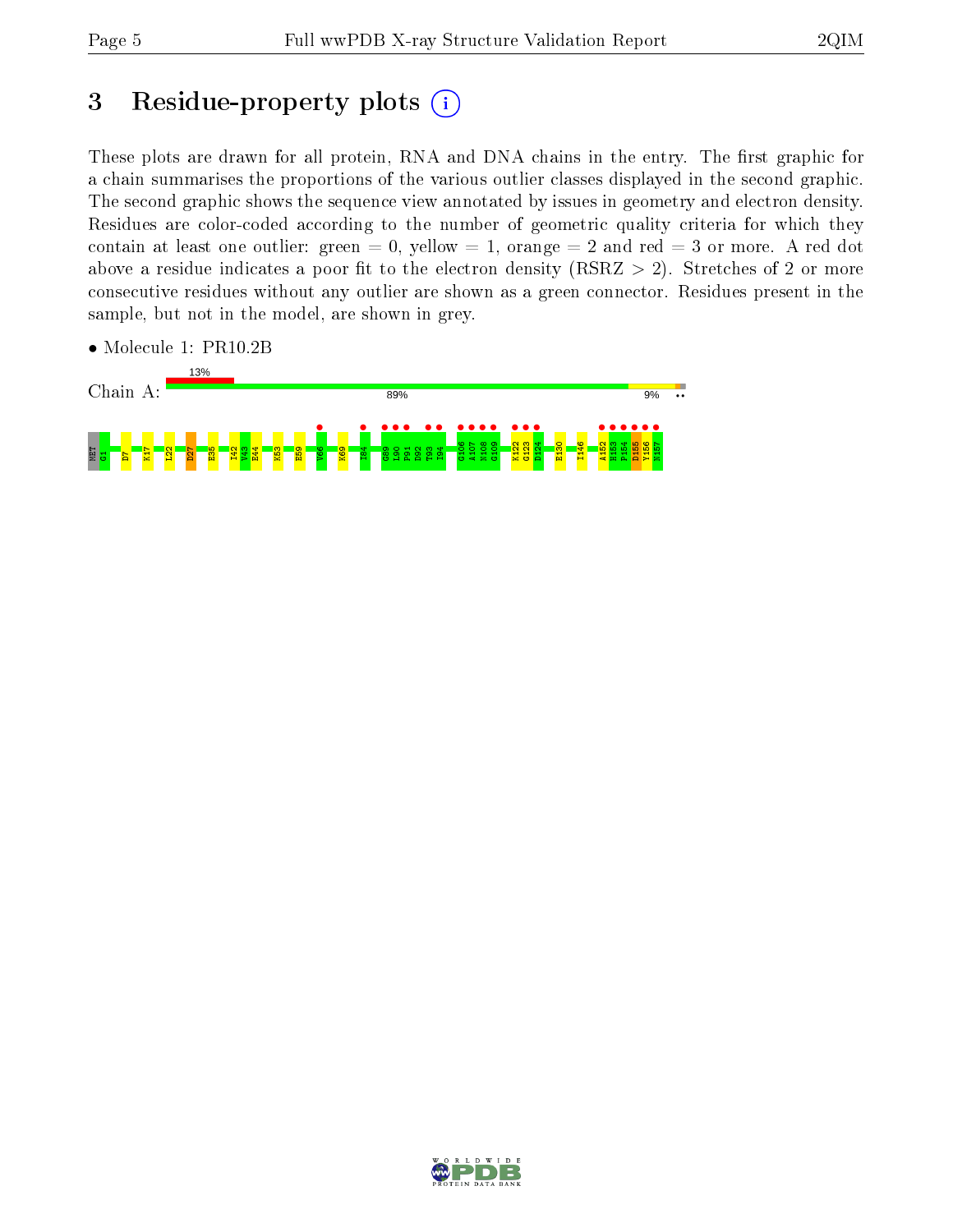# 4 Data and refinement statistics  $(i)$

| Property                                                             | Value                                                    | Source     |  |
|----------------------------------------------------------------------|----------------------------------------------------------|------------|--|
| Space group                                                          | P 65                                                     | Depositor  |  |
| Cell constants                                                       | $73.82\text{\AA}$<br>67.21Å<br>73.82Å                    |            |  |
| a, b, c, $\alpha$ , $\beta$ , $\gamma$                               | $90.00^\circ$<br>$90.00^\circ$<br>$120.00^\circ$         | Depositor  |  |
| Resolution $(A)$                                                     | $-1.35$<br>15.00                                         | Depositor  |  |
|                                                                      | 29.75<br>$-1.35$                                         | <b>EDS</b> |  |
| % Data completeness                                                  | $100.0 (15.00 - 1.35)$                                   | Depositor  |  |
| (in resolution range)                                                | $100.0 (29.75 - 1.35)$                                   | <b>EDS</b> |  |
| $R_{merge}$                                                          | 0.04                                                     | Depositor  |  |
| $\mathrm{R}_{sym}$                                                   | (Not available)                                          | Depositor  |  |
| $\langle I/\sigma(I) \rangle$ <sup>1</sup>                           | $\overline{2.17}$ (at 1.35Å)                             | Xtriage    |  |
| Refinement program                                                   | <b>REFMAC 5.2.0019</b>                                   | Depositor  |  |
|                                                                      | $\overline{0.147}$ ,<br>0.194                            | Depositor  |  |
| $R, R_{free}$                                                        | 0.151<br>0.200<br>$\ddot{\phantom{a}}$                   | DCC        |  |
| $\mathcal{R}_{free}$ test set                                        | 1167 reflections $(2.55\%)$                              | wwPDB-VP   |  |
| Wilson B-factor $(A^2)$                                              | 18.2                                                     | Xtriage    |  |
| Anisotropy                                                           | 0.163                                                    | Xtriage    |  |
| Bulk solvent $k_{sol}(e/\mathring{A}^3)$ , $B_{sol}(\mathring{A}^2)$ | 0.36, 61.9                                               | <b>EDS</b> |  |
| L-test for twinning <sup>2</sup>                                     | $\langle  L  \rangle = 0.50, \langle L^2 \rangle = 0.33$ | Xtriage    |  |
| Estimated twinning fraction                                          | $0.047$ for h,-h-k,-l                                    | Xtriage    |  |
| $F_o, F_c$ correlation                                               | 0.97                                                     | <b>EDS</b> |  |
| Total number of atoms                                                | 1515                                                     | wwPDB-VP   |  |
| Average B, all atoms $(A^2)$                                         | 27.0                                                     | wwPDB-VP   |  |

Xtriage's analysis on translational NCS is as follows: The largest off-origin peak in the Patterson function is  $5.08\%$  of the height of the origin peak. No significant pseudotranslation is detected.

<sup>&</sup>lt;sup>2</sup>Theoretical values of  $\langle |L| \rangle$ ,  $\langle L^2 \rangle$  for acentric reflections are 0.5, 0.333 respectively for untwinned datasets, and 0.375, 0.2 for perfectly twinned datasets.



<span id="page-5-1"></span><span id="page-5-0"></span><sup>1</sup> Intensities estimated from amplitudes.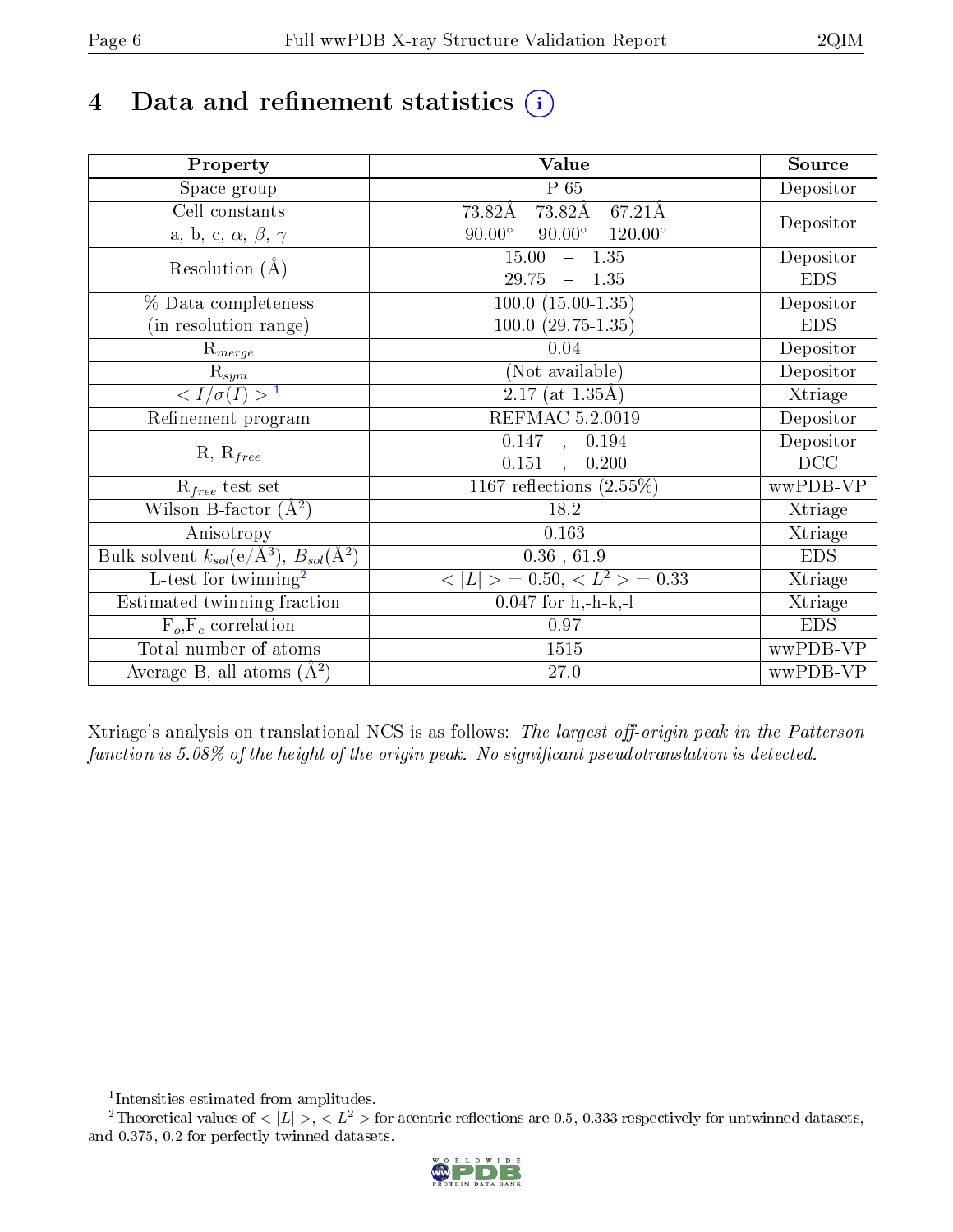# 5 Model quality  $(i)$

## 5.1 Standard geometry  $(i)$

Bond lengths and bond angles in the following residue types are not validated in this section: GOL, CA, ZEA

The Z score for a bond length (or angle) is the number of standard deviations the observed value is removed from the expected value. A bond length (or angle) with  $|Z| > 5$  is considered an outlier worth inspection. RMSZ is the root-mean-square of all Z scores of the bond lengths (or angles).

|                |  | Bond lengths       | Bond angles |                 |  |
|----------------|--|--------------------|-------------|-----------------|--|
| ' Chain<br>Mol |  | # $ Z  > 5$        | RMSZ-       | $\# Z  > 5$     |  |
|                |  | $1/1261$ $(0.1\%)$ | 0.87        | $3/1704$ (0.2%) |  |

All (1) bond length outliers are listed below:

|  |  |                             | $\mid$ Mol $\mid$ Chain $\mid$ Res $\mid$ Type $\mid$ Atoms $\mid$ Z $\mid$ Observed(A) $\mid$ Ideal(A) $\mid$ |  |
|--|--|-----------------------------|----------------------------------------------------------------------------------------------------------------|--|
|  |  | $59$   GLU   CD-OE2   -5.57 |                                                                                                                |  |

All (3) bond angle outliers are listed below:

| Mol | Chain | $+$ Res $+$ | Type           | Atoms     |        | Observed $(°)$ | Ideal (°) |
|-----|-------|-------------|----------------|-----------|--------|----------------|-----------|
|     |       | 97          |                | CB-CG-OD1 | 7.20   | 124.78         | 118.30    |
|     |       |             | $\triangle$ SP | CB-CG-OD1 | 5.52   | 123.27         | 118.30    |
|     |       |             |                | CB-CG-OD2 | $-541$ | 113.43         | 118 30    |

There are no chirality outliers.

There are no planarity outliers.

### $5.2$  Too-close contacts  $\overline{()}$

In the following table, the Non-H and H(model) columns list the number of non-hydrogen atoms and hydrogen atoms in the chain respectively. The H(added) column lists the number of hydrogen atoms added and optimized by MolProbity. The Clashes column lists the number of clashes within the asymmetric unit, whereas Symm-Clashes lists symmetry related clashes.

| Mol |  |  | Chain   Non-H   H(model)   H(added)   Clashes   Symm-Clashes |
|-----|--|--|--------------------------------------------------------------|
|     |  |  |                                                              |
|     |  |  |                                                              |
|     |  |  |                                                              |
|     |  |  |                                                              |

Continued on next page...

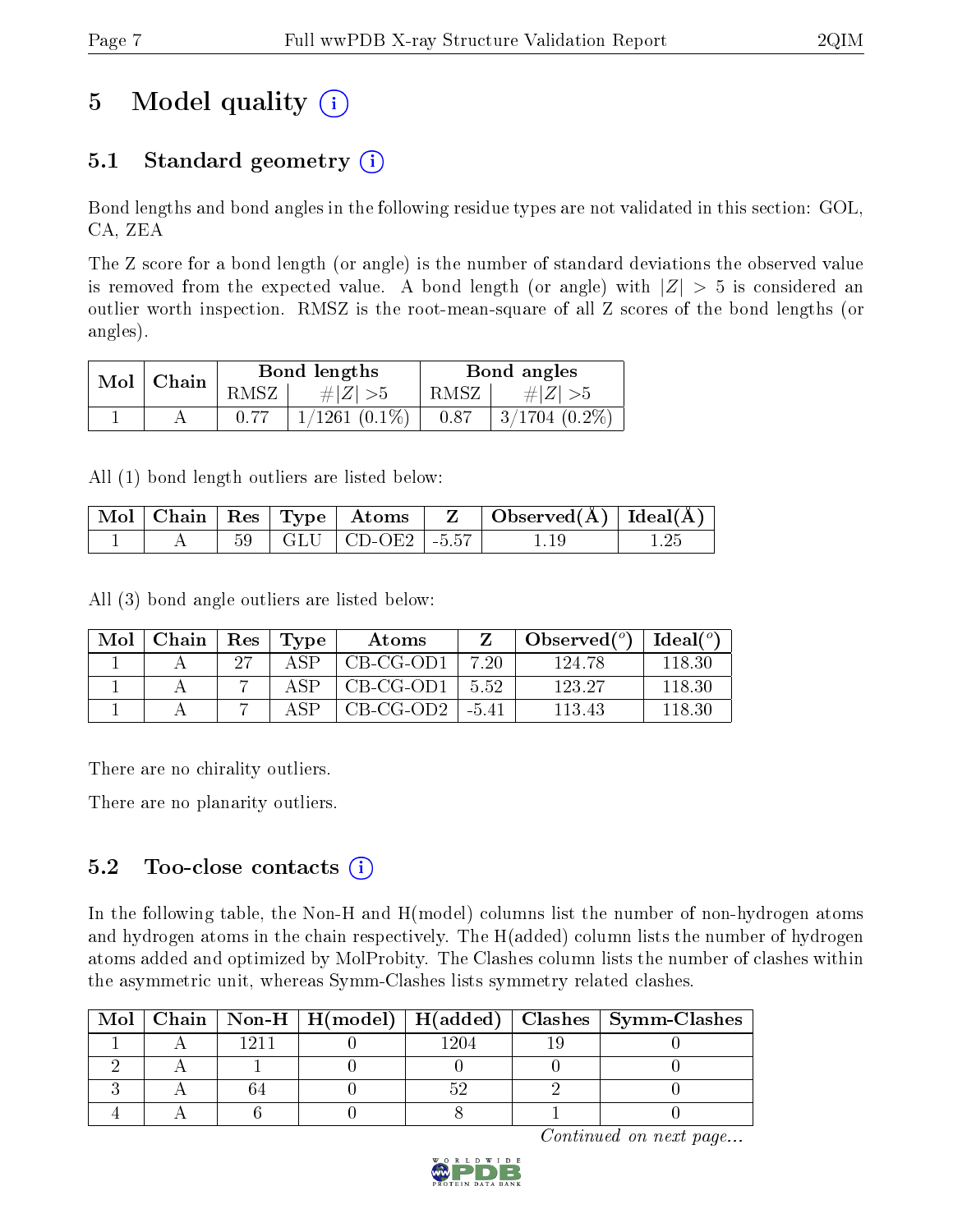Continued from previous page...

| Mol |  |  | Chain   Non-H   $H(model)$   $H(added)$   Clashes   Symm-Clashes |
|-----|--|--|------------------------------------------------------------------|
|     |  |  |                                                                  |
|     |  |  |                                                                  |

The all-atom clashscore is defined as the number of clashes found per 1000 atoms (including hydrogen atoms). The all-atom clashscore for this structure is 8.

All (21) close contacts within the same asymmetric unit are listed below, sorted by their clash magnitude.

|                                |                     | Interatomic    | Clash         |
|--------------------------------|---------------------|----------------|---------------|
| Atom-1                         | Atom-2              | distance $(A)$ | overlap $(A)$ |
| 1: A:17: LYS: NZ               | 1:A:17:LYS:HB2      | 2.11           | 0.64          |
| 1:A:42[B]:ILE:HD11             | 5:A:326:HOH:O       | 1.97           | 0.63          |
| 1:A:42[B]:ILE:CD1              | 5:A:326:HOH:O       | 2.49           | 0.60          |
| 1:A:130[B]:GLU:HG2             | 5:A:262:HOH:O       | 2.03           | 0.59          |
| $1:A:69:LYS:\overline{HE2}$    | 5:A:316:HOH:O       | 2.05           | 0.55          |
| 1:A:42[A]:ILE:HD13             | 1: A:53: LYS: HG2   | 1.89           | 0.53          |
| 1:A:42[A]:ILE:HD11             | 1: A: 53: LYS: CE   | 2.39           | 0.53          |
| 1:A:22:LEU:CD2                 | 1:A:146[B]:ILE:HD13 | 2.39           | 0.52          |
| 1:A:155:ASP:O                  | 1: A: 156: TYR: HB3 | 2.10           | 0.51          |
| $1:A:42[A]\overline{.!LE:CD1}$ | 1: A:53: LYS: HE2   | 2.40           | 0.51          |
| 1:A:22:LEU:HD21                | 1:A:146[B]:ILE:HD13 | 1.93           | 0.51          |
| $1:A:\overline{17:LYS:HZ3}$    | 1:A:17:LYS:HB2      | 1.78           | 0.48          |
| 1:A:35[A]:GLU:OE1              | 5:A:288:HOH:O       | 2.20           | 0.47          |
| 1:A:42[A]:ILE:HD11             | 1: A:53: LYS: HE2   | 1.95           | 0.47          |
| 1:A:27:ASP:HB2                 | 5:A:343:HOH:O       | 2.14           | 0.47          |
| 1:A:152:ALA:HB2                | 4:A:163:GOL:H32     | 1.97           | 0.46          |
| 3:A:162:ZEA:H111               | 3:A:162:ZEA:H151    | 1.81           | 0.45          |
| 1:A:44:GLU:OE2                 | 5:A:204:HOH:O       | 2.21           | 0.43          |
| 1:A:42[A]:ILE:HD11             | 1:A:53:LYS:HE3      | 2.02           | 0.42          |
| 3:A:161:ZEA:H112               | 3:A:161:ZEA:H151    | 1.90           | 0.42          |
| 1:A:122:LYS:HD2                | 1:A:123:GLY:N       | 2.35           | 0.42          |

There are no symmetry-related clashes.

## 5.3 Torsion angles  $(i)$

#### 5.3.1 Protein backbone (i)

In the following table, the Percentiles column shows the percent Ramachandran outliers of the chain as a percentile score with respect to all X-ray entries followed by that with respect to entries of similar resolution.

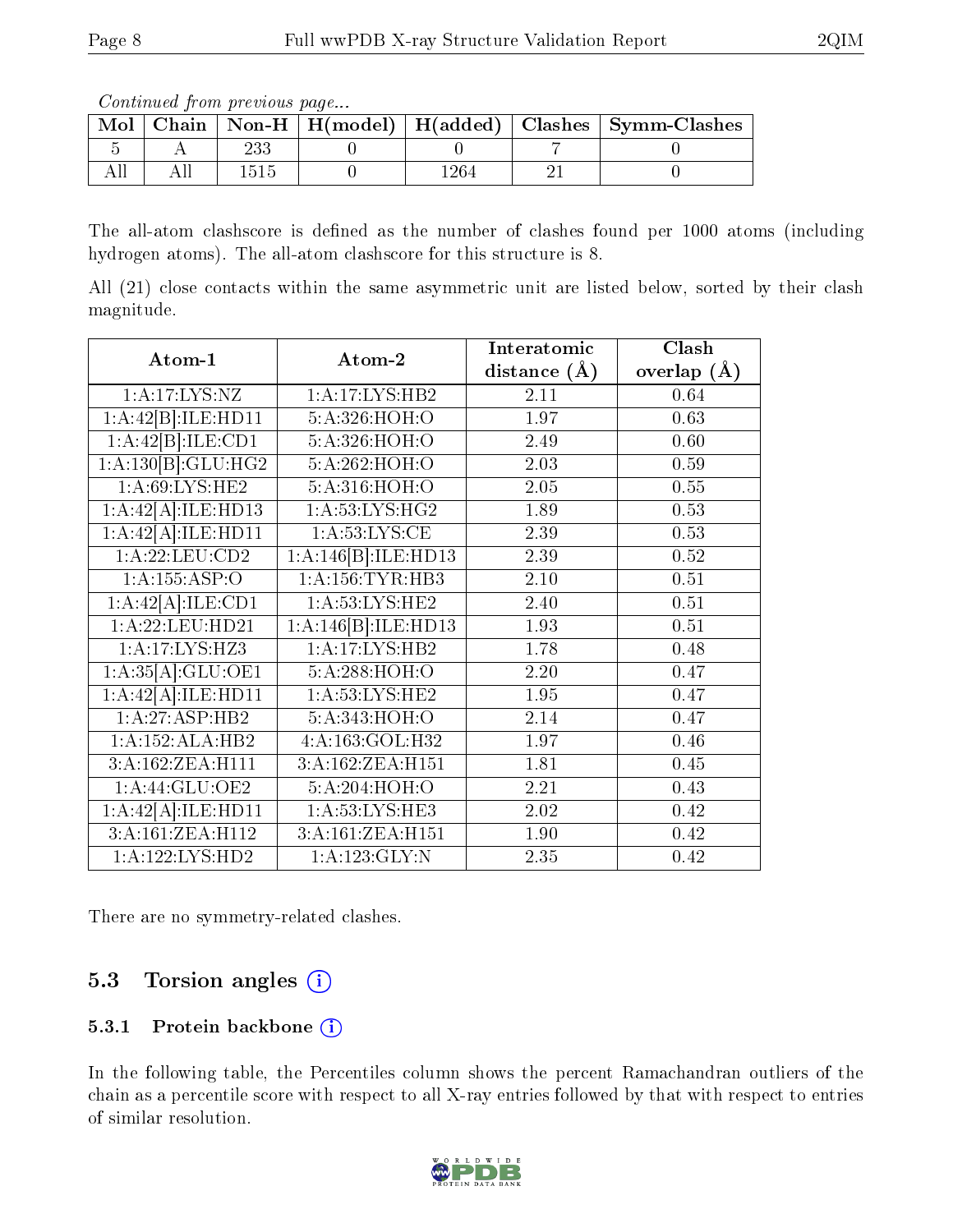The Analysed column shows the number of residues for which the backbone conformation was analysed, and the total number of residues.

| Mol   Chain | Analysed                                 |  | Favoured   Allowed   Outliers   Percentiles                  |  |
|-------------|------------------------------------------|--|--------------------------------------------------------------|--|
|             | $162/158$ (102\%)   158 (98\%)   4 (2\%) |  | $\begin{array}{ c c c c c }\n\hline\n100 & 100\n\end{array}$ |  |

There are no Ramachandran outliers to report.

#### 5.3.2 Protein sidechains  $(i)$

In the following table, the Percentiles column shows the percent sidechain outliers of the chain as a percentile score with respect to all X-ray entries followed by that with respect to entries of similar resolution.

The Analysed column shows the number of residues for which the sidechain conformation was analysed, and the total number of residues.

| $Mol$   Chain | Analysed                       |          | Rotameric   Outliers   Percentiles |  |
|---------------|--------------------------------|----------|------------------------------------|--|
|               | $131/125$ (105\%)   130 (99\%) | $1(1\%)$ | 81 59                              |  |

All (1) residues with a non-rotameric sidechain are listed below:

| Chain | $\parallel$ Res | vpe |
|-------|-----------------|-----|
|       |                 |     |

Some sidechains can be flipped to improve hydrogen bonding and reduce clashes. There are no such sidechains identified.

#### $5.3.3$  RNA  $(i)$

There are no RNA molecules in this entry.

### 5.4 Non-standard residues in protein, DNA, RNA chains (i)

There are no non-standard protein/DNA/RNA residues in this entry.

#### 5.5 Carbohydrates  $(i)$

There are no carbohydrates in this entry.

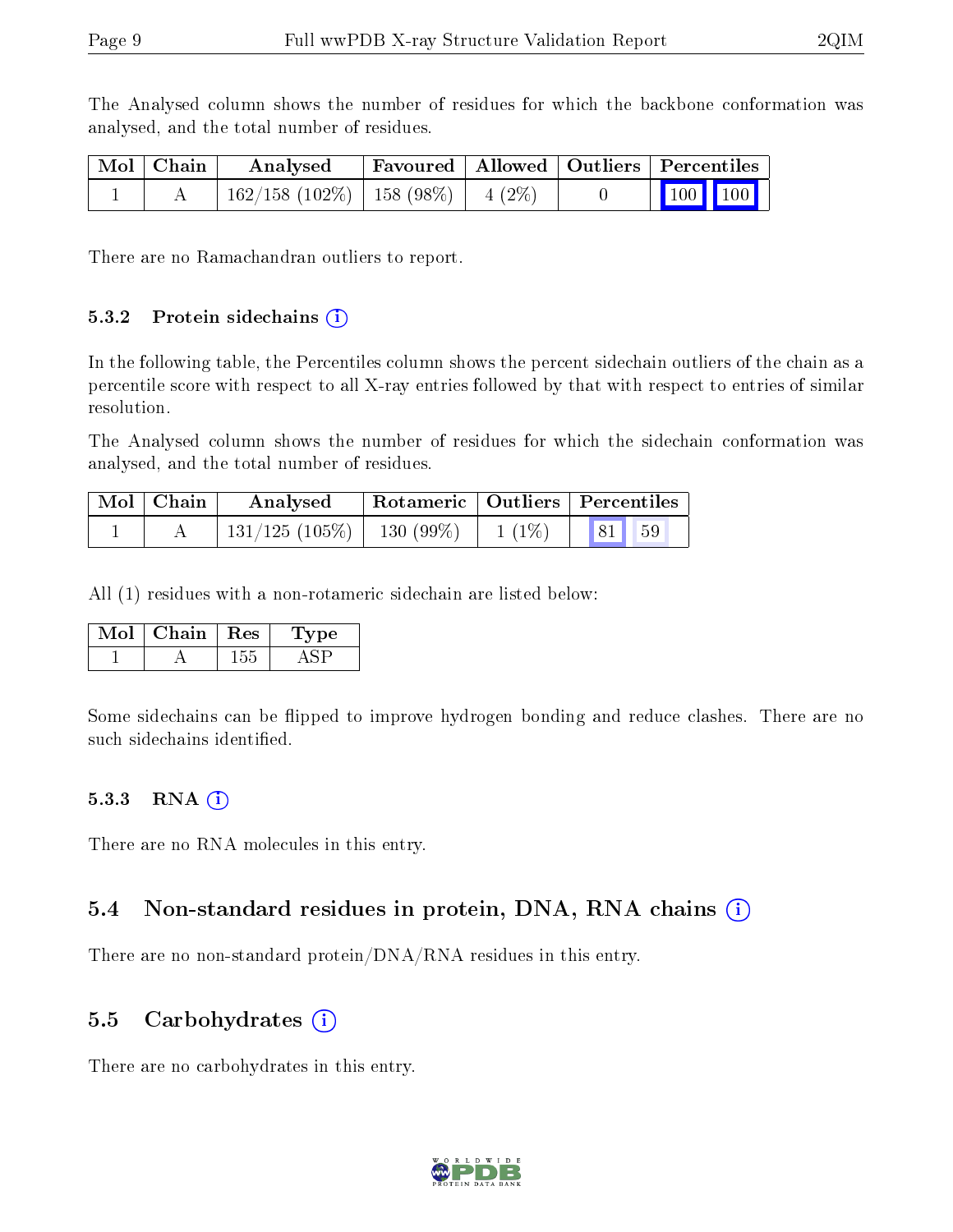### 5.6 Ligand geometry (i)

Of 6 ligands modelled in this entry, 1 is monoatomic - leaving 5 for Mogul analysis.

In the following table, the Counts columns list the number of bonds (or angles) for which Mogul statistics could be retrieved, the number of bonds (or angles) that are observed in the model and the number of bonds (or angles) that are dened in the Chemical Component Dictionary. The Link column lists molecule types, if any, to which the group is linked. The Z score for a bond length (or angle) is the number of standard deviations the observed value is removed from the expected value. A bond length (or angle) with  $|Z| > 2$  is considered an outlier worth inspection. RMSZ is the root-mean-square of all Z scores of the bond lengths (or angles).

| Mol            |            |   | Link<br>Res<br>Chain |  |            | Bond lengths |             | Bond angles |      |             |
|----------------|------------|---|----------------------|--|------------|--------------|-------------|-------------|------|-------------|
|                | Type       |   |                      |  | Counts     | RMSZ         | # $ Z  > 2$ | Counts      | RMSZ | # $ Z  > 2$ |
| 3              | ZEA        |   | 159                  |  | 13, 17, 17 | 1.34         | (7%)        | 8,22,22     | 1.06 | $(12\%)$    |
| 3              | <b>ZEA</b> |   | 162                  |  | 13, 17, 17 | 2.90         | $4(30\%)$   | 8,22,22     | 2.60 | $(50\%)$    |
| 3              | <b>ZEA</b> | А | 161                  |  | 13, 17, 17 | 2.77         | 5(38%)      | 8,22,22     | 2.94 | 6(75%)      |
| 3              | ZEA        | А | 160                  |  | 13, 17, 17 | 2.01         | (23%)<br> 3 | 8,22,22     | 2.63 | 5(62%)      |
| $\overline{4}$ | GOL        |   | 163                  |  | 5,5,5      | 0.39         |             | 5,5,5       | 0.28 |             |

In the following table, the Chirals column lists the number of chiral outliers, the number of chiral centers analysed, the number of these observed in the model and the number defined in the Chemical Component Dictionary. Similar counts are reported in the Torsion and Rings columns. '-' means no outliers of that kind were identified.

| Mol | <b>Type</b> | Chain | Res | Link | Chirals | <b>Torsions</b> | Rings                                        |
|-----|-------------|-------|-----|------|---------|-----------------|----------------------------------------------|
| 3   | <b>ZEA</b>  |       | 159 |      |         | 1/8/8/8         | $0/2/2\sqrt{2}$                              |
| 3   | ZEA         |       | 162 |      |         | 0/8/8/8         | 0/2/2/2                                      |
| 3   | ZEA         |       | 161 |      |         | 0/8/8/8         | 0/2/2/2                                      |
| ર   | <b>ZEA</b>  |       | 160 |      |         | 0/8/8/8         | $/2\!\!\!{\phantom{0}}/2$<br>/2/<br>$\Omega$ |
|     | $\rm GOL$   |       | 163 |      |         | 2/4/4/4         |                                              |

All (13) bond length outliers are listed below:

| Mol | Chain | Res | <b>Type</b> | Atoms                            | Z       | Observed $(A)$ | $Ideal(\AA)$ |
|-----|-------|-----|-------------|----------------------------------|---------|----------------|--------------|
| 3   | А     | 162 | ZEA         | $C6-N1$                          | 6.66    | 1.43           | 1.34         |
| 3   | А     | 161 | ZEA         | $C2-N3$                          | 6.39    | 1.42           | 1.32         |
| 3   | А     | 162 | ZEA         | $C12-C13$                        | 5.73    | 1.46           | 1.33         |
| 3   | А     | 160 | ZEA         | $C6-N10$                         | 4.37    | 1.42           | 1.34         |
| 3   | А     | 161 | ZEA         | $C2-N1$                          | 3.90    | 1.41           | 1.33         |
| 3   | А     | 161 | ZEA         | $C4-N3$                          | 3.77    | 1.42           | 1.37         |
| 3   | А     | 162 | ZEA         | O <sub>16</sub> -C <sub>14</sub> | 3.73    | 1.54           | 1.41         |
| 3   | А     | 160 | ZEA         | $C2-N3$                          | $-3.69$ | 1.26           | 1.32         |
| 3   | А     | 161 | ZEA         | $C11-N10$                        | 3.38    | 1.54           | 1.45         |

Continued on next page...

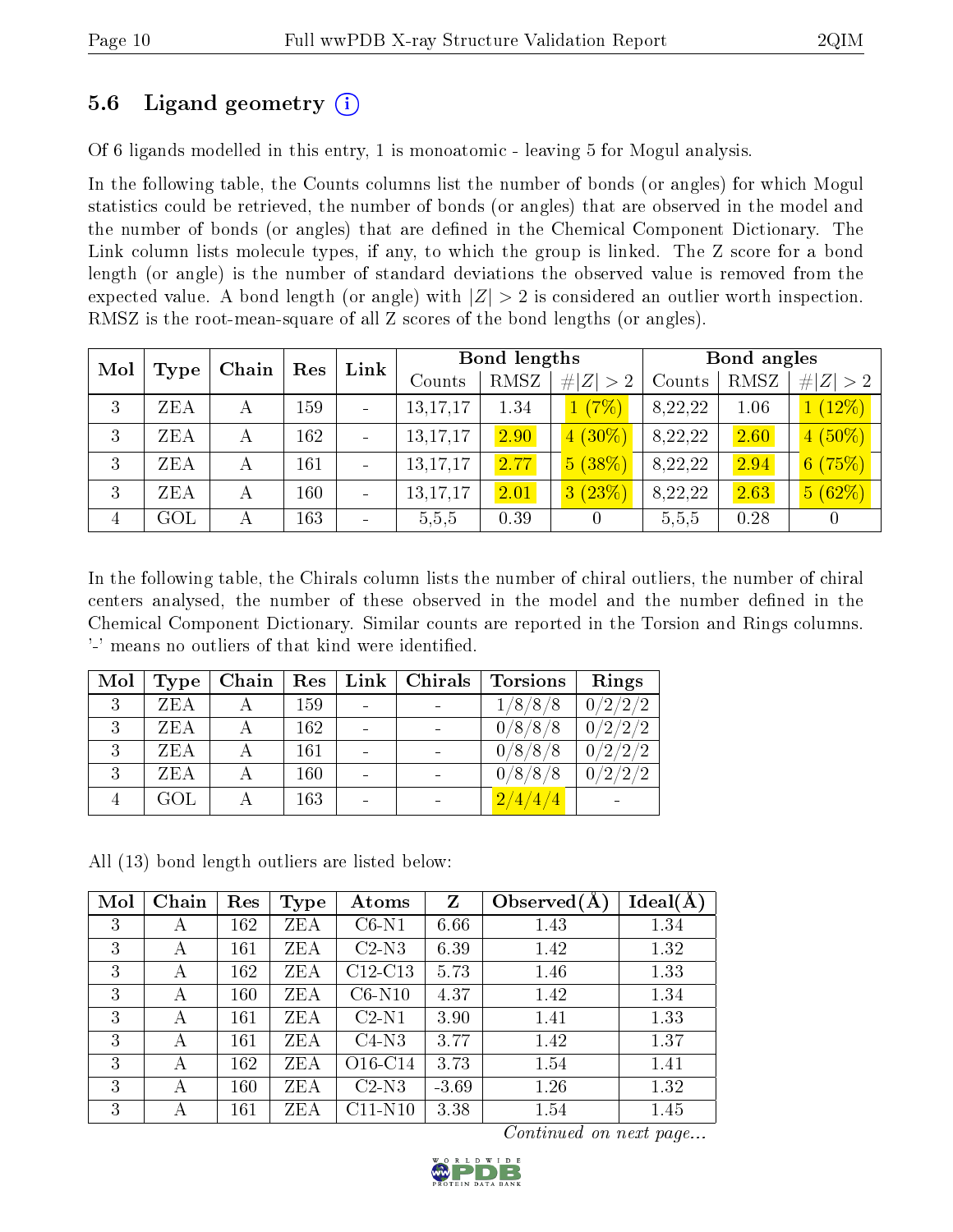| Mol | Chain |     | $\mid$ Res $\mid$ Type $\mid$ | Atoms     | $Z =$ | $\perp$ Observed(A) $\perp$ | Ideal $(A)$ |
|-----|-------|-----|-------------------------------|-----------|-------|-----------------------------|-------------|
|     |       | 161 | ZEA                           | $C6-N1$   | 3.22  | $1.38\,$                    | 1.34        |
|     |       | 160 | ZEA                           | $C4-N7$   | -3.21 | 1.40                        | 1.34        |
|     |       | 159 | ZEA                           | $C4-N7$   | 3.12  | 1.40                        | 1.34        |
|     |       | 162 | ZEA                           | $C15-C13$ | -3.04 | $1.58\,$                    | 1.50        |

Continued from previous page...

All (16) bond angle outliers are listed below:

| Mol | Chain | Res     | <b>Type</b> | Atoms           | Z       | Observed $(°)$ | Ideal $({}^{\circ})$ |
|-----|-------|---------|-------------|-----------------|---------|----------------|----------------------|
| 3   | А     | 162     | <b>ZEA</b>  | $C2-N1-C6$      | $-4.33$ | 112.87         | 116.59               |
| 3   | А     | $160\,$ | ZEA         | $N10$ -C6- $N1$ | 4.04    | 125.16         | 118.54               |
| 3   | A     | 161     | <b>ZEA</b>  | $C2-N1-C6$      | 3.87    | 119.90         | 116.59               |
| 3   | А     | 161     | ZEA         | $C4-C5-N9$      | $-3.82$ | 105.42         | 109.40               |
| 3   | А     | 162     | <b>ZEA</b>  | $N3-C2-N1$      | 3.75    | 134.54         | 128.68               |
| 3   | А     | $160\,$ | ZEA         | $N3-C2-N1$      | 3.49    | 134.13         | 128.68               |
| 3   | А     | 162     | ZEA         | $C11-N10-C6$    | 3.37    | 127.53         | 122.55               |
| 3   | A     | 161     | ZEA         | $C11-N10-C6$    | $-3.26$ | 117.72         | 122.55               |
| 3   | A     | 161     | ZEA         | C15-C13-C12     | $-3.14$ | 115.62         | 123.68               |
| 3   | А     | 160     | ZEA         | $C4-C5-N9$      | $-3.04$ | 106.23         | 109.40               |
| 3   | А     | 161     | ZEA         | $C2-N3-C4$      | $-2.76$ | 106.99         | 113.45               |
| 3   | А     | $160\,$ | ZEA         | $C11-N10-C6$    | $-2.59$ | 118.72         | 122.55               |
| 3   | А     | 160     | ZEA         | $C2-N1-C6$      | $-2.55$ | 114.40         | 116.59               |
| 3   | A     | 162     | <b>ZEA</b>  | C12-C11-N10     | $-2.40$ | 103.34         | 112.83               |
| 3   | А     | 161     | ZEA         | $C12-C11-N10$   | $-2.37$ | 103.49         | 112.83               |
| 3   | А     | 159     | <b>ZEA</b>  | $C12-C11-N10$   | $-2.18$ | 104.23         | 112.83               |

There are no chirality outliers.

All (3) torsion outliers are listed below:

| Mol | Chain | Res | $\vert$ Type | Atoms                                                              |
|-----|-------|-----|--------------|--------------------------------------------------------------------|
|     |       | 163 | GOL.         | $O1 - C1 - C2 - O2$                                                |
|     |       | 163 | GOL.         | $O1-C1-C2-C3$                                                      |
|     |       | 159 | 'Z F. A      | N <sub>10</sub> -C <sub>11</sub> -C <sub>12</sub> -C <sub>13</sub> |

There are no ring outliers.

3 monomers are involved in 3 short contacts:

|  |     |        | Mol   Chain   Res   Type   Clashes   Symm-Clashes |
|--|-----|--------|---------------------------------------------------|
|  |     |        |                                                   |
|  |     | 'ΖH: Δ |                                                   |
|  | 163 |        |                                                   |

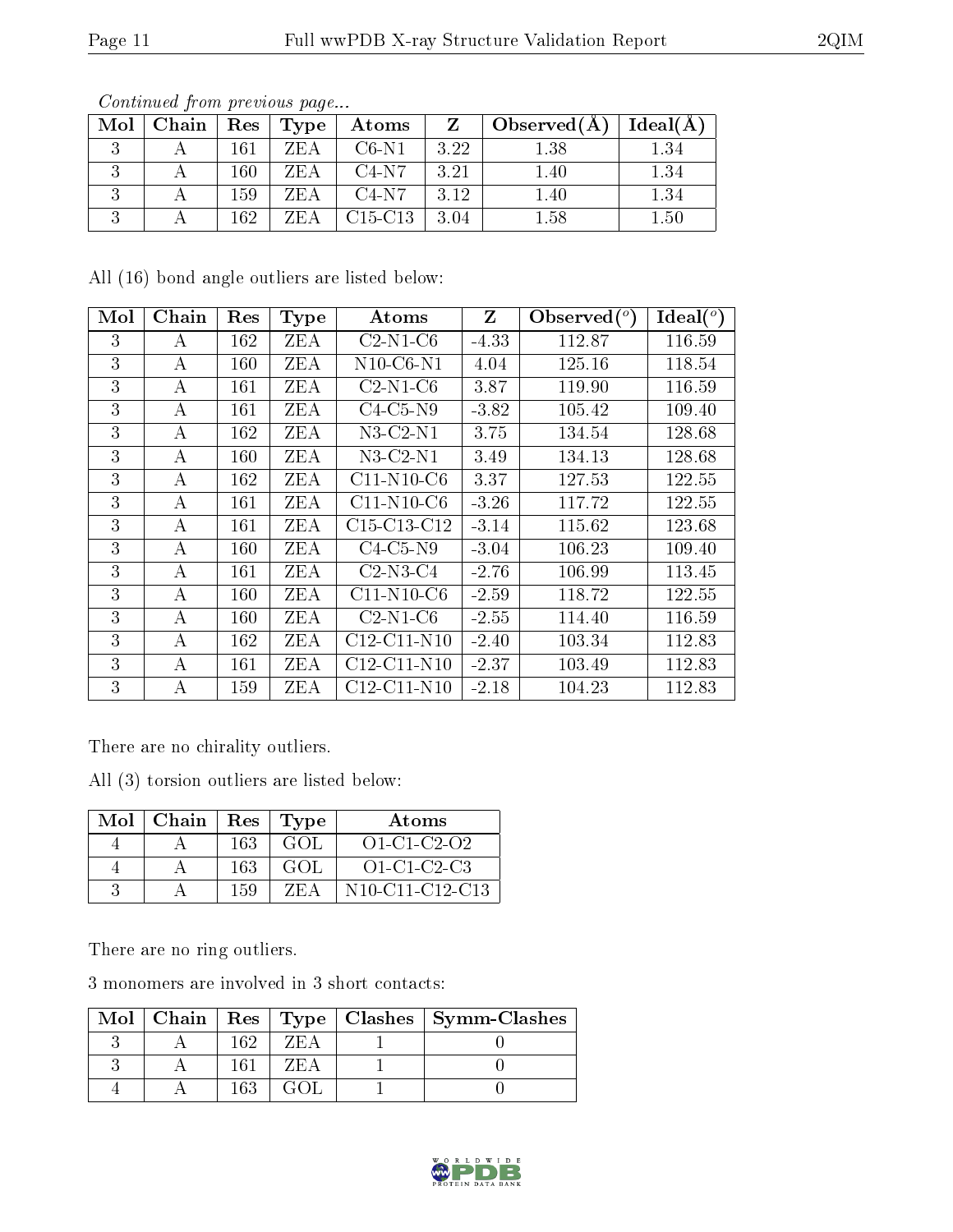## 5.7 [O](https://www.wwpdb.org/validation/2017/XrayValidationReportHelp#nonstandard_residues_and_ligands)ther polymers (i)

There are no such residues in this entry.

## 5.8 Polymer linkage issues (i)

There are no chain breaks in this entry.

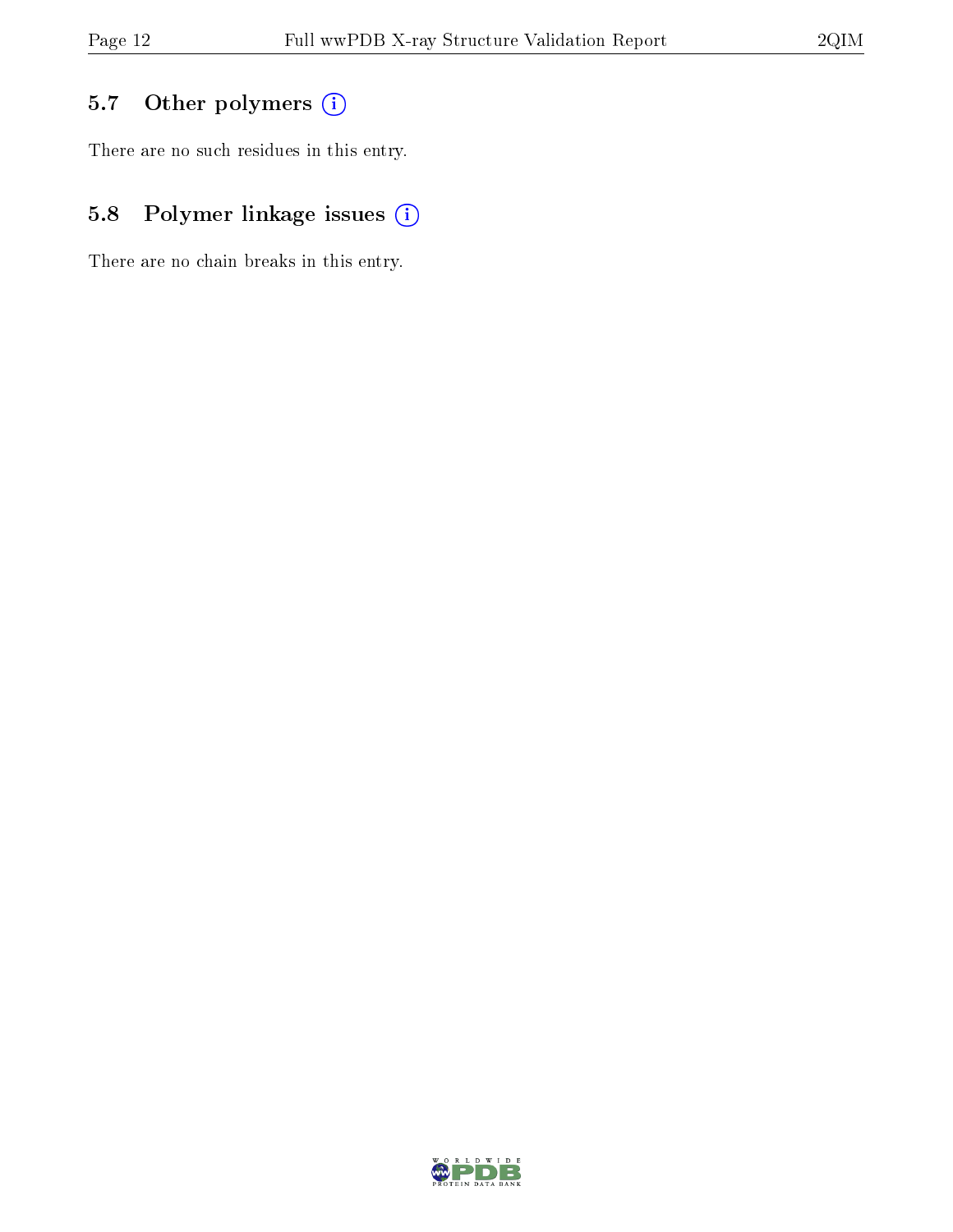## 6 Fit of model and data  $(i)$

## 6.1 Protein, DNA and RNA chains  $(i)$

In the following table, the column labelled  $#RSRZ> 2'$  contains the number (and percentage) of RSRZ outliers, followed by percent RSRZ outliers for the chain as percentile scores relative to all X-ray entries and entries of similar resolution. The OWAB column contains the minimum, median,  $95<sup>th</sup>$  percentile and maximum values of the occupancy-weighted average B-factor per residue. The column labelled ' $Q< 0.9$ ' lists the number of (and percentage) of residues with an average occupancy less than 0.9.

| $\mid$ Mol $\mid$ Chain | $\blacksquare$ Analysed    | $\mid$ <rsrz> <math>\mid</math></rsrz> | $\rm \#RSRZ{>}2$                  |  | $\vert$ OWAB( $\rm \AA^2$ ) $\vert$ Q<0.9 |  |
|-------------------------|----------------------------|----------------------------------------|-----------------------------------|--|-------------------------------------------|--|
|                         | $\pm 157/158$ (99\%) $\pm$ | 0.52                                   | 20 (12%)   3   3   13, 23, 47, 66 |  |                                           |  |

All (20) RSRZ outliers are listed below:

| Mol            | Chain              | Res                      | Type                    | <b>RSRZ</b>      |  |
|----------------|--------------------|--------------------------|-------------------------|------------------|--|
| $\mathbf{1}$   | А                  | 157                      | <b>ASN</b>              | 9.2              |  |
| $\mathbf{1}$   | $\overline{\rm A}$ | 156                      | <b>TYR</b>              | 8.3              |  |
| $\overline{1}$ | $\overline{A}$     | 90                       | <b>LEU</b>              | $\overline{7.1}$ |  |
| $\overline{1}$ | $\overline{\rm A}$ | 154                      | PRO                     | 6.7              |  |
| $\overline{1}$ | $\overline{\rm A}$ | 91                       | PRO                     | 6.6              |  |
| $\mathbf{1}$   | $\overline{A}$     | 93                       | THR                     | 6.4              |  |
| $\mathbf{1}$   | $\overline{\rm A}$ | 107                      | <b>ALA</b>              | 5.8              |  |
| $\overline{1}$ | $\overline{A}$     | 108                      | <b>ASN</b>              | 4.9              |  |
| $\overline{1}$ | $\overline{\rm A}$ | 124                      | <b>ASP</b>              | 4.7              |  |
| $\mathbf{1}$   | $\overline{A}$     | 123                      | $\overline{\text{GLY}}$ | 4.0              |  |
| $\mathbf{1}$   | $\overline{\rm A}$ | 94                       | ILE                     | 3.9              |  |
| $\mathbf{1}$   | $\overline{\rm A}$ | 155                      | $\overline{\text{ASP}}$ | 3.7              |  |
| $\mathbf{1}$   | $\overline{\rm A}$ | $66\overline{[{\rm A}]}$ | <b>VAL</b>              | 2.8              |  |
| $\mathbf{1}$   | $\overline{\rm A}$ | 152                      | <b>ALA</b>              | 2.6              |  |
| $\mathbf{1}$   | $\overline{A}$     | 106                      | <b>GLY</b>              | 2.6              |  |
| $\mathbf{1}$   | $\overline{\rm A}$ | 122                      | <b>LYS</b>              | 2.6              |  |
| $\overline{1}$ | $\overline{\rm A}$ | 153                      | <b>HIS</b>              | 2.3              |  |
| $\mathbf{1}$   | $\overline{\rm A}$ | 109                      | <b>GLY</b>              | 2.2              |  |
| $\mathbf{1}$   | $\overline{\rm A}$ | 89                       | <b>GLY</b>              | 2.2              |  |
| $\mathbf{1}$   | $\overline{\rm A}$ | 84                       | ILE                     | 2.1              |  |

### 6.2 Non-standard residues in protein, DNA, RNA chains (i)

There are no non-standard protein/DNA/RNA residues in this entry.